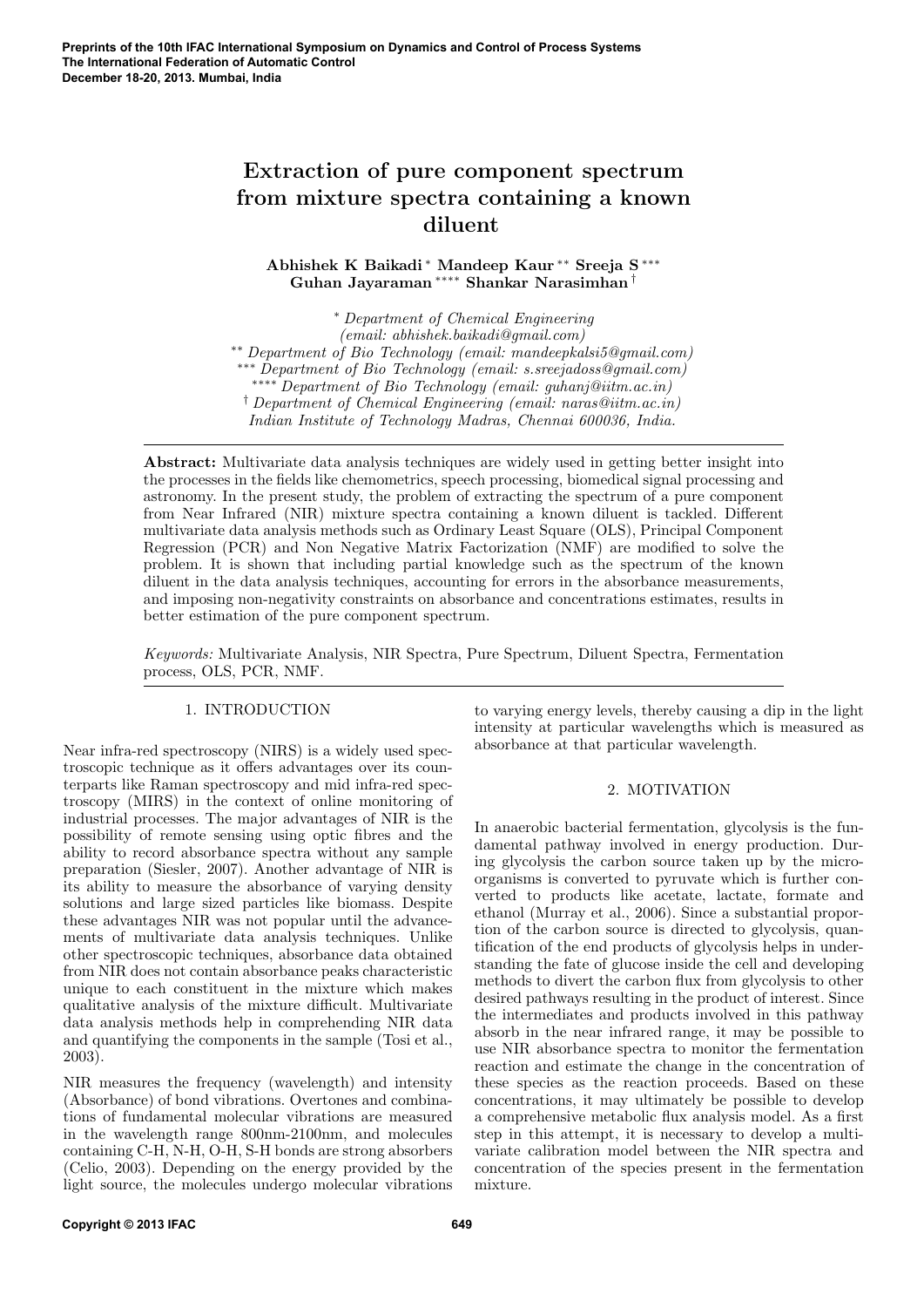In a typical fermentation process, the mixture may contain hundreds of different species all of which absorb in the NIR range of interest. However, many of these are present in extremely low concentrations and may be treated as noise. About ten species are of interest whose concentrations we would like to track as the reaction proceeds. In order to develop a multivariate calibration model, it would be advantageous to obtain the pure NIR absorbance spectrum of each of these species. It is not possible to obtain pure solutions of all the species and they are available only as aqueous solutions. For example, aqueous solutions of glucose in water need to be prepared for measuring the NIR spectrum. Unfortunately, water also has an absorbance spectrum in the NIR range of interest and it is al dominant spectrum. Thus the problem is to extract the pure species spectrum (in this case glucose) by removing the effect of diluent spectrum (in this case, water) from the mixture spectra containing the diluent and the species of interest. In this work, different approaches to remove or eliminate the influence of NIR spectrum of the diluent (water) from the solution spectra are developed and assessed for their accuracy. The specific system used in this work is to obtain NIR spectrum of glucose from NIR absorbance measurements of dilute aqueous solutions of glucose.

### 3. MULTIVARIATE DATA ANALYSIS TECHNIQUES

According to Beer-Lamberts law (Beer, 1852), the absorbance of a dilute mixture is a linear combination of the pure species absorbance. The absorbance spectrum of N mixtures containing different concentrations of a diluent and a species of interest measured at  $n$  wavelengths can be grouped in a data matrix  $Z$ , where each row represents the spectrum of a mixture. The relation between the mixture and pure species spectrum can be written as

$$
Z = CS + E \tag{1}
$$

C is a  $N \times 2$  molar fraction matrix with first column corresponding to mole fraction of pure species and second column for diluent. S is  $2 \times n$  pure spectrum matrix. First row of S corresponds to the spectrum of the pure species of interest and the second row is the spectrum of the pure diluent. The matrix E represents the errors in measurements of the mixture spectra.

#### 3.1 Ordinary Least Square Analysis

If the spectrum of the diluent is known and the concentration of the different mixtures are also specified, then the standard method for determining the pure species spectrum is to eliminate the effect of diluent from the different mixtures (Billeter et al., 2009).

The adjusted measurements after removal of the diluent spectrum can be written as

$$
\bar{Z} = Z - C_{.2} S_{2.} \tag{2}
$$

where,  $C_{i,j}$  implies  $j^{th}$  column of C matrix and  $S_i$  the  $i^{th}$  row of S matrix. In obtaining Eq. (2), it is implicitly assumed that both the concentration and the absorbance measurement of the diluent are noise free.

The pure species spectrum can be obtained from the adjusted measurements using a ordinary least squares (OLS) or partial least squares (PLS) regression. For example, if OLS is used, then the pure species spectrum can be estimated as

$$
\hat{S}_{1.} = (C_{.1}^{T} C_{.1})^{-1} C_{.1}^{T} \bar{Z}^{T}
$$
\n(3)

Alternatively PLS can also be used to estimate the pure species spectrum (Ham et al., 1997).

#### 3.2 Principal Component Regression

When the measured data is adjusted by using the spectrum of the diluent in the standard approach, it is implicitly assumed that the diluent spectrum is perfectly known and is free of errors. However, since the diluent spectrum is also measured using the same instrument, it will also contain same errors, which should be taken into account. We propose a modified Principal Component Regression (PCR) method which extract the pure species spectrum while simultaneously denosing the diluent spectrum.

The data matrix is first augmented using the diluent spectrum. The augmented matrix is given by

$$
\tilde{Z} = \begin{bmatrix} Z \\ S_{2.} \end{bmatrix} \tag{4}
$$

The concentration matrix is also augmented in a corresponding manner as follows

$$
\tilde{C} = \begin{bmatrix} C_{.1} & C_{.2} \\ 0 & 1 \end{bmatrix} \tag{5}
$$

Principal Component Analysis (PCA) is applied to the augmented data matrix and the scores corresponding to the first two Principal Components (PC) corresponding to the two largest eigenvalue values are obtained. For this purpose, the singular value decomposition of the augmented data matrix is computed as

$$
\tilde{Z} = U_1 D_1 V_1^T + U_2 D_2 V_2^T \tag{6}
$$

where  $U_1$  and  $V_1$  are the singular vectors corresponding to the first two largest singular values, and  $D_1$  is a diagonal matrix containing the corresponding singular values (square root of eigenvalues). The first term in the right hand side of above equation can also be regarded as the denoised spectra of all mixtures including the diluent spectrum.

The scores matrix corresponding to the first two PCs is given by

$$
T = \tilde{Z}V_1\tag{7}
$$

The second step is to use OLS regression to relate the concentrations to the scores matrix as follows

$$
\tilde{C} = TB + \varepsilon \tag{8}
$$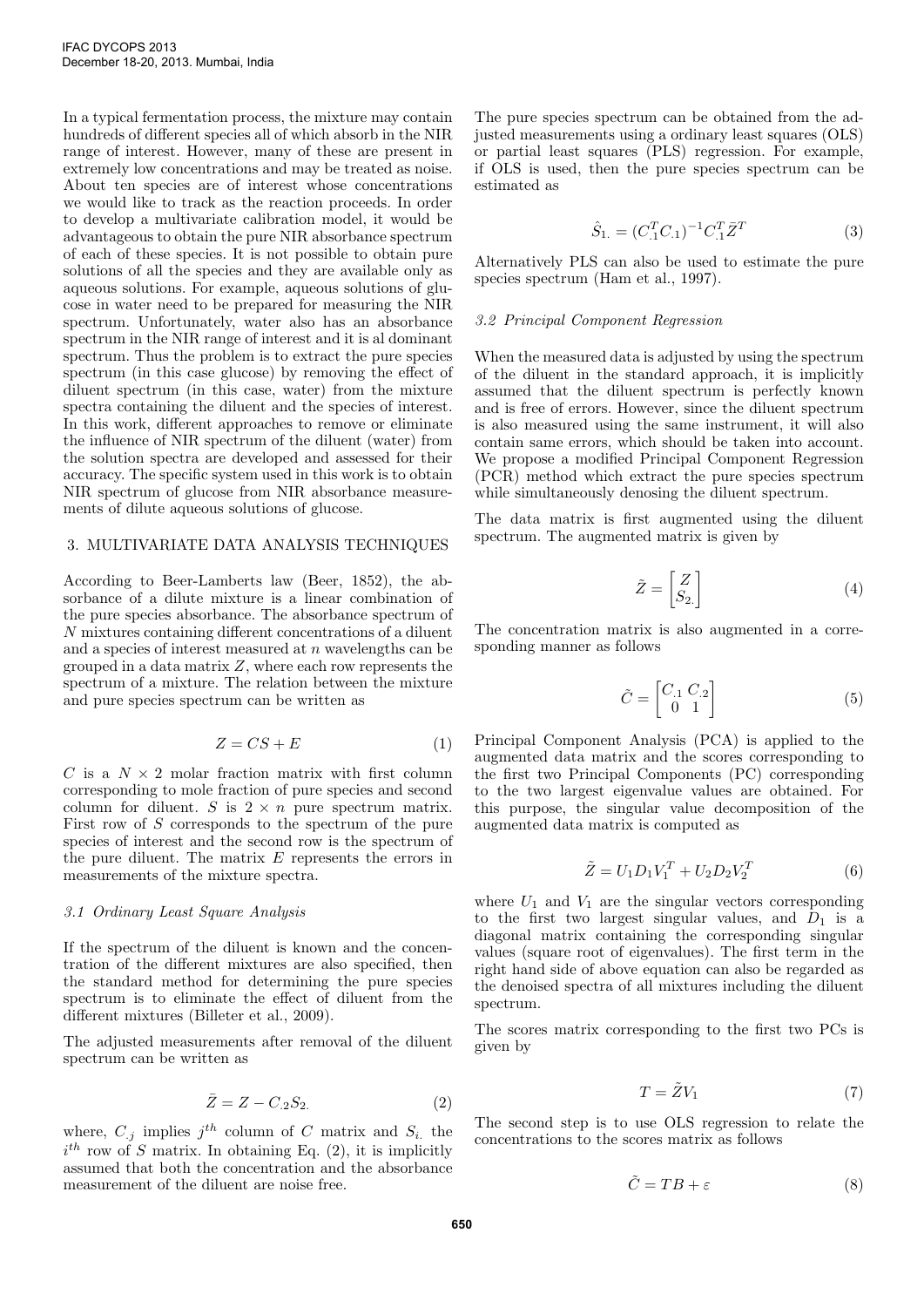Two possible solutions to the regression matrix B can be obtained depending on the assumptions made. If we make the standard assumption that the scores are free of errors, but the concentration measurements contain errors, then the regression matrix B is given by

$$
B = (T^T T)^{-1} T^T \tilde{C}
$$
\n<sup>(9)</sup>

If on the other hand, we assume that the concentrations are free of errors and the scores contain errors, then the regression matrix is given by

$$
B = \left[ (\tilde{C}^T \tilde{C})^{-1} \tilde{C}^T T \right]^{-1} \tag{10}
$$

In order to obtain estimates of the pure species spectrum, we define a mixture whose concentration vector is  $C_{pure} =$ [1 0]. This vector represents the concentration of a mixture containing only the pure species, without the diluent. The scores corresponding to this concentration are obtained using the PCR regression model as

$$
T_{pure} = C_{pure} B^{-1} \tag{11}
$$

The pure species spectrum is estimated by

$$
S_{pure} = T_{pure} V_1^T \tag{12}
$$

We refer to the use of Eq. (9) to obtain the regression matrix as PCR-S method, and the use of Eq. (9) for deriving the regression matrix as the PCR-C method.

#### 3.3 Non Negative Matrix Factorization

The approach described in the preceding two subsections will not ensure that the estimated spectrum contains nonnegative absorbances for all wavelengths. This gives rise to physically unrealistic spectrum which have to be corrected using ad-hoc measures such as scaling the estimated absorbances between 0 and 1. In order to overcome this problem, methods such as non-negtave matrix factorization can be used.

Non-negative matrix factorization (NMF) is a matrix decomposition approach that factorizes a non-negative matrix into two low-rank non-negative matrices (Lee and Seung, 1999). It has made great success in biological data mining. In chemometrics, NMF has a long history under the name Self modelling Curve Resolution (Lawton and Sylvestre, 1971). Also early work on non-negative matrix factorizations was performed by a Finnish group of researchers in the middle of the 1990's under the name positive matrix factorization (Paatero and Tapper, 1994; Anttila et al., 1995). It became more widely known as non-negative matrix factorization after Lee and Seung (1999) investigated the properties of the algorithm and published some simple and useful algorithms for two types of factorizations.

Given the absorbance measurements (always positive) of mixtures containing a known number of species, NMF can be used to obtain both the relative concentrations of species in the different mixtures as well as the pure species spectrum. Furthermore, the method ensures that

the estimated concentrations and absorbances are nonnegative. The use of NMF to estimates pure species spectrum from mixture spectra is also known as the blind source separation. It may be noted that NMF does not use any knowledge of the mixture concentrations or the pure component spectrum in deconvolution of the mixtures.

In this work, the augmented mixture matrix (Eq. 4) is subjected to PCA and first two PC's are extracted. These PC's are used in NMF algorithm available in MATLAB NMF Toolbox to extract the source spectrum for the diluent  $(S_2)$  as well as pure species  $(S_1)$ . The inclusion of the diluent absorbance spectra in the data matrix, utlizes all the available information in the analysis, except the measured concentration of the diluent.

The different approaches for extraction of pure spectrum of glucose are evaluated using NIR absorbance measurements of different concentrations of aqueous solutions of glucose

#### 4. MATERIALS AND METHODS

Glucose powder was procured from HiMedia (Mumbai, India). Solutions were made in double distilled water to avoid the influence of any other substrates in present in water. Around 6 - 7 mixtures of varying concentration starting as low as 0.01 g/l to 50 g/l were prepared. Foss Near Infra Red Systems (Model 6500) was used to obtain the NIR absorbances of the mixtures at path length of 1 mm. Absorbance measurements in the range 800-2200 nm were made at 0.5 nm intervals. Absorbance spectrum of pure water and a 60 % glucose aqueous solution is shown in Fig. 1.



Fig. 1. NIR Spectra of Glucose diluted in Water

## 5. RESULTS AND DISCUSSION

The different multivariate data analysis methods described in section 3 were applied to the NIR absorbances measurements to obtain the pure spectrum of glucose. The estimated glucose spectrum by different methods is shown in Fig. 2. The PCR and NMF approaches also provide an estimate of water spectrum. The experimental measured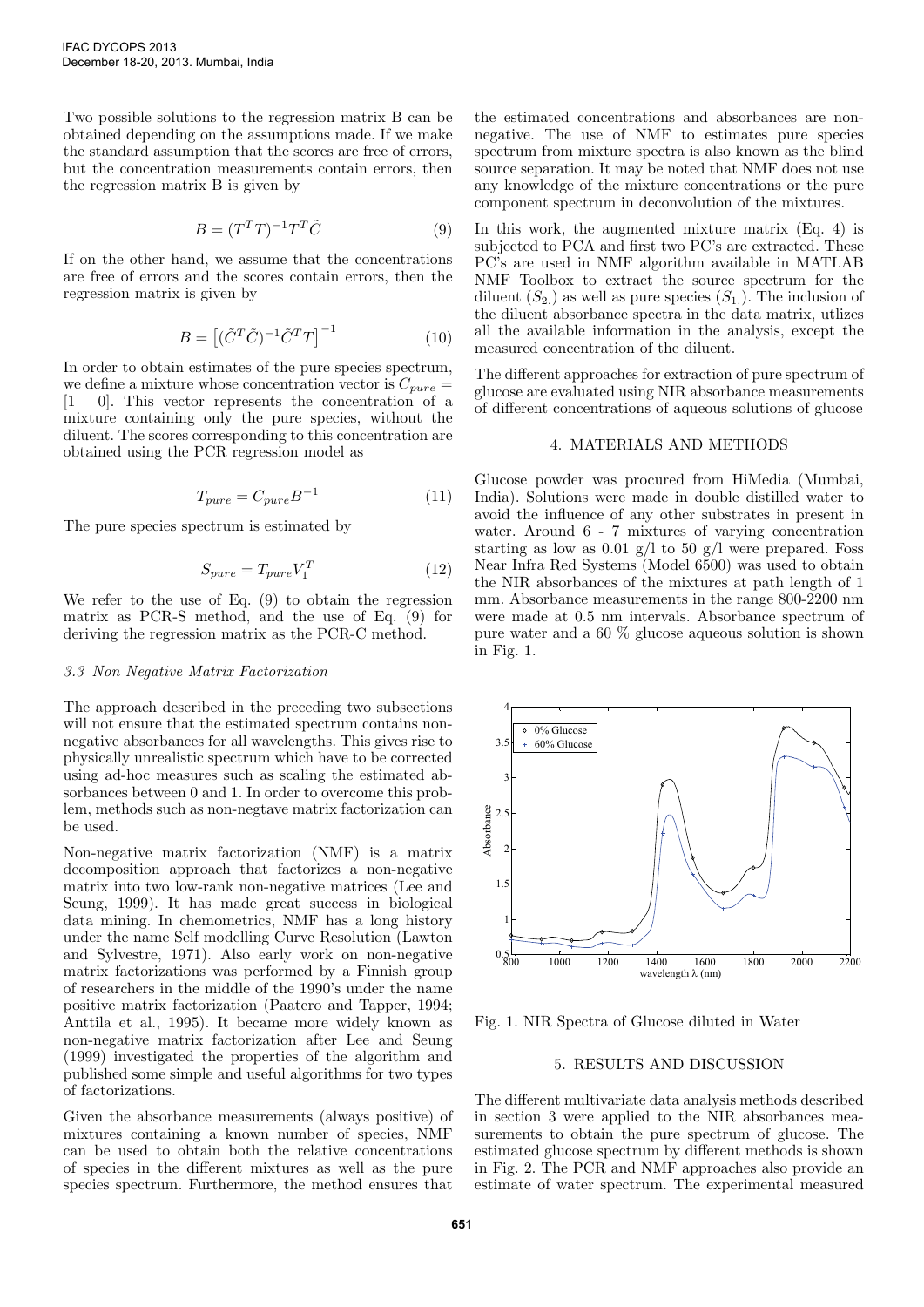water spectrum as well as those estimated using PCR and NMF are shown in Fig. 3. For comparison, the spectrum of water and glucose estimated by Ham et al. (1997) using a Partial Least Squares (PLS) method on NIR data of aqueous mixtures is shown in Fig. 4. In these figures, the spectra are scaled such that the maximum absorbance is unity.



Fig. 2. Pure Spectra of Glucose

From Fig. 2 it is observed that the estimated spectrum of glucose using all methods except NMF have negative absorbances in the wavelength range 800-1400 nm. NMF ensures that the estimated absorbance for the entire wavelength range is non-negative. A comparison of the glucose spectrum with that obtained by Ham et al.  $(1997)\overline{\text{Fig.4}}$ shows that the spectrum obtained using NMF has good qualitative agreement in the common range 1500-2200 nm.



Fig. 3. Pure Spectra of Water

The performance of different approaches is quantitatively assessed by using Leave-one-out-cross-validation (LOOCV) procedure. In this procedure, the measurements corresponding to one of the mixtures is dropped (Validation data) and the method is applied using the remaining mixture measurements(Training data). The concentration of glucose in the mixture left out is predicted using its absorbance spectrum and compared with the concentration used in preparing the mixture.This procedure is repeated such that each observation in the sample is used once as the validation data. The average percentage error in the predicted concentration obtained using different methods are shown in Table 1.



Fig. 4. Pure Spectra of Glucose and Water obtained by Ham et al. (1997)

In Table 1, "% Error in  $0.01g/l$ " signifies the error in predicting the concentration for a mixture spectrum of concentration 0.01g/l glucose using the pure spectra of glucose and water obtained leaving out 0.01g/l glucose spectrum in estimation. It can be seen that error in predicting lower concentration is high in comparison to higher concentration. This is due to the fact that the effect of lower glucose is masked by water spectrum.

The error in predicting  $1g/l$  (100mg/dl) of glucose is in coherence to Ham et al. (1997), which is typical blood sugar concentration.

Table 1. Error in predicted Glucose concentration using different multivariate calibration methods

|                        | OLS.  | $PCR - C$ | $PCR - S$ | <b>NMF</b> |
|------------------------|-------|-----------|-----------|------------|
| $%$ Error (average)    | 14.14 | 7.37      | 8.18      | 7.45       |
| $%$ Error in $0.01g/l$ | 23.41 | 16.57     | 17.36     | 15.32      |
| $\%$ Error in 1g/l     | 19.13 | 8.87      | 9.02      | 7.63       |
| $%$ Error in 60g/l     | 8.2   | 5.4       | 5.32      | 4.88       |

The results show that as compared to the standard OLS method, the proposed approaches provide more accurate estimates. The reason for this can be attributed to the use of denoised water spectrum in the proposed methods in contrast to the OLS method which assumes that the measured water spectrum is exact. PCR-C (PCR assuming no error in concentration) has a better results over PCR-S (PCR assuming no error in scores) as variability in measurement of spectra is higher in comparison to sample preparation. Among the proposed methods the